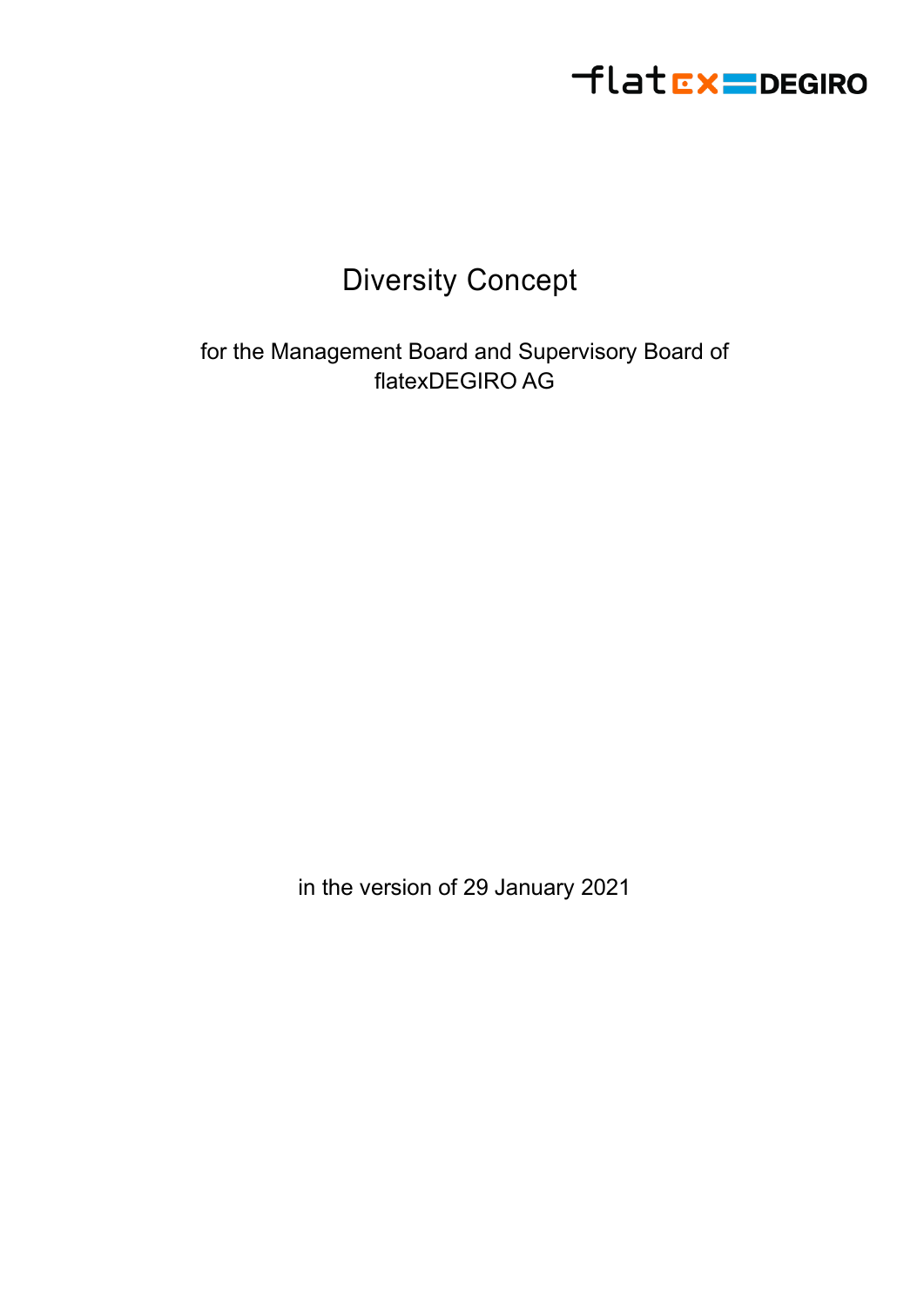# flatEx=DEGIRO

### **Content**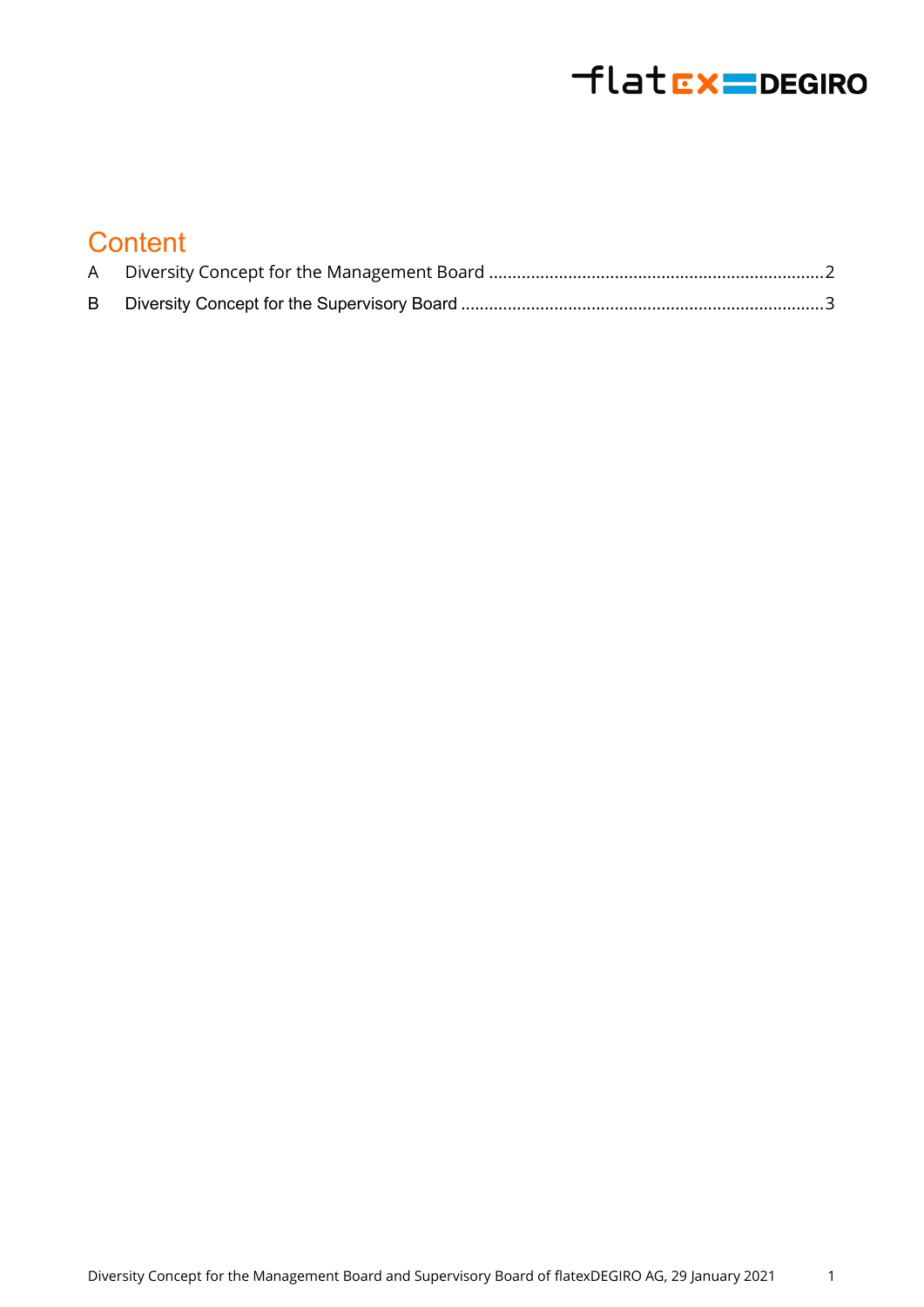# $H$ latr $x =$ DEGIRO

## <span id="page-2-0"></span>A Diversity Concept for the Management Board

The Supervisory Board shall establish the following diversity concept for the composition of the Management Board (§ 289f para. 2 no. 6 German Commerce Act (HGB)):

Together with the Management Board, the Supervisory Board shall ensure long -term succession planning.

In the view of the Supervisory Board, the basic suitability criteria for the selection of candidates for an executive board position are in particular personality, integrity, convincing leadership qualities, professional qualifications for the department to be taken over, past performance, knowledge of the company as well as the ability to adapt business models and processes in a changing world.

In addition, the Supervisory Board also pays attention to diversity. By diversity as a decision -making aspect, the Supervisory Board understands in particular different, mutually complementary profiles and professional experience, also in the international field, different personalities, an appropriate representation of both genders as well as a sufficient age mix. To this end, the Supervisory Board has adopted the diversity concept for the composition of the Management Board outlined below, which also takes into account the recommendations of the German Corporate Governance Code:

- Management Board members should have many years of management experience.
- Management Board members should if possible bring experience from different educational backgrounds and professions.
- The members of the Management Board should have many years of management experience, also in the international arena.
- The Management Board as a whole should have many years of experience in the banking environment, information technology, finance, human resources management as well as law and compliance.
- There should be a sufficient age mix among the members of the Management Board.

The Supervisory Board decides with which personality a specific Management Board position is to be filled in the interest of the company and under consideration of all circumstances of the individual case.

### **Current composition:**

The members of the Management Board bring comprehensive knowledge and experience from various, also international, activities outside of flatexDEGIRO AG. In its current composition, the two-member Management Board fulfils the aforementioned objectives. The age range of the Management Board currently extends from 35 to 53 years. The average age is 44. In view of the long-term Management Board contracts still in place, the Supervisory Board has resolved a minimum target quota for the proportion of women of 0.0 %, valid until 25 October 2025.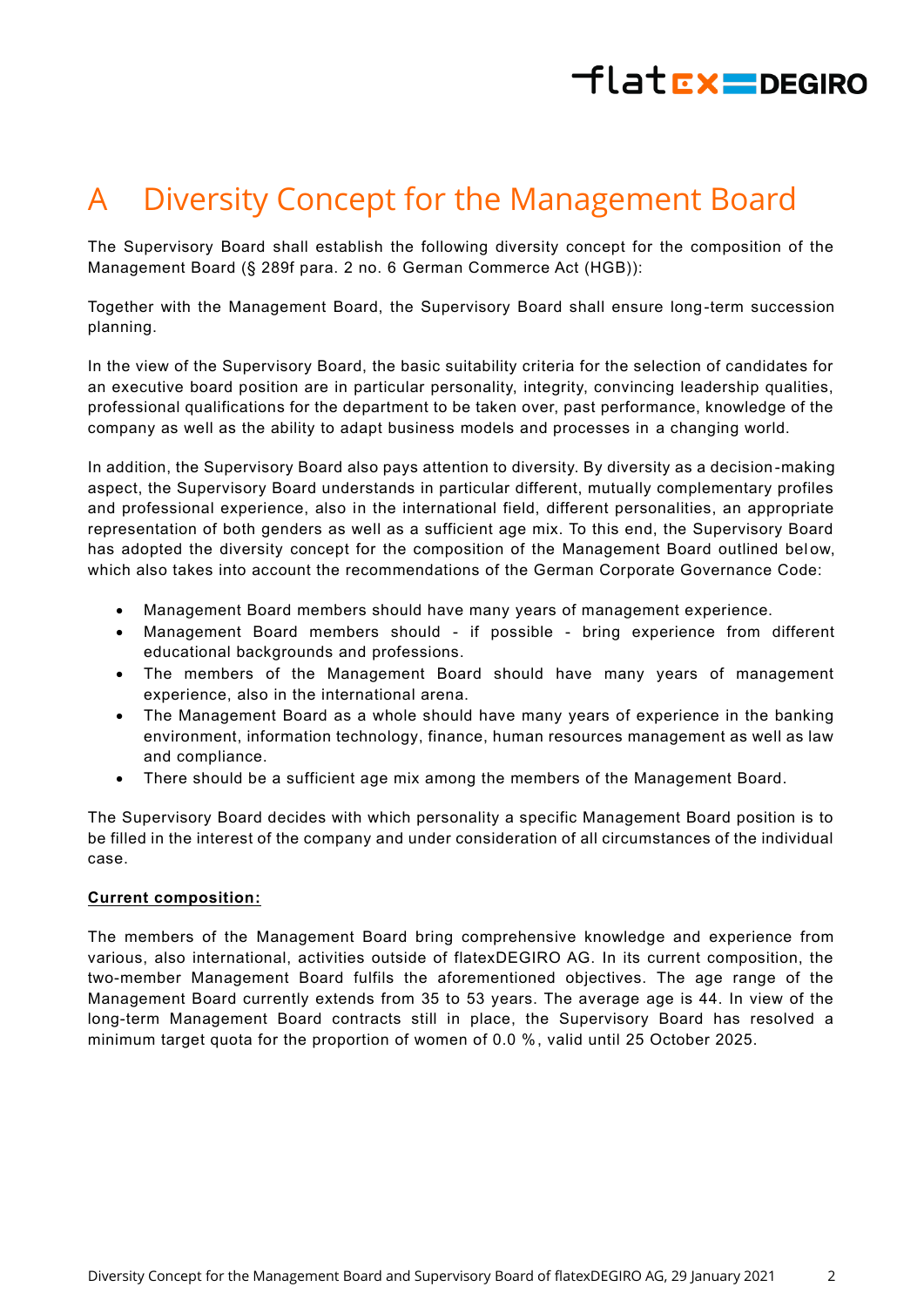# flat**EX=DEGIRO**

### <span id="page-3-0"></span>B Diversity Concept for the Supervisory Board

The Supervisory Board shall be composed in such a way that its members have the necessary knowledge, skills and professional experience necessary for the proper performance of the duties of an international group of companies, skills and professional experience necessary for the proper performance of the duties of an internationally active group. This does not mean that each individual member of the Supervisory Board possesses all the necessary knowledge and experience, but rather that at least one member of the Supervisory Board can be considered competent for each essential aspect of the Supervisory Board's activities, so that the required knowledge and experience are represented by the entirety of the Supervisory Board members.

### **1. Description of the areas of competence required on the supervisory board**

The Supervisory Board of flatexDEGIRO AG shall be composed of individuals who, in their entirety provide a spectrum of competencies that can be used to provide comprehensive and effective advice and supervision of the Management Board with regard to the entire business activity. In the opinion of the Supervisory Board, the following are essential components of this range of competencies:

- Experience in the management and supervision of internationally active companies
- Familiarity of the members as a whole with the main areas of activity of the company and related markets and value chains
- Understanding of the company's strategy and its future strategic development, also against the background of changing market requirements, if any
- Knowledge of co-determination law
- Appropriate knowledge of finance, accounting, financial reporting, compliance and risk management
- Knowledge in the field of Corporate Social Responsibility (CSR)
- Knowledge in the field of digitalisation and Industry 4.0
- Communication expertise
- Basic knowledge of stock exchange and stock corporation law as well as the financial markets

Furthermore, with regard to the requirements of § 100 para. 5 German Stock Corporation Act ("AktG"), at least one member of the Supervisory Board and of the audit committee must have expertise in the fields of financial reporting or auditing (financial expert) and the members of the Supervisory Board must be must be familiar with the financial services industry as a whole.

#### **2. Minimum requirements for professional and personal competences**

The individual Supervisory Board members shall possess certain minimum competences required for the proper performance of their mandate:

- Ability to understand and critically analyse the business model
- Basic knowledge of the relevant legal standards
- Basic knowledge of compliance
- Basic financial knowledge, especially in accounting and financial statements
- Ability to audit the annual financial statements, with the assistance of the auditor if necessary